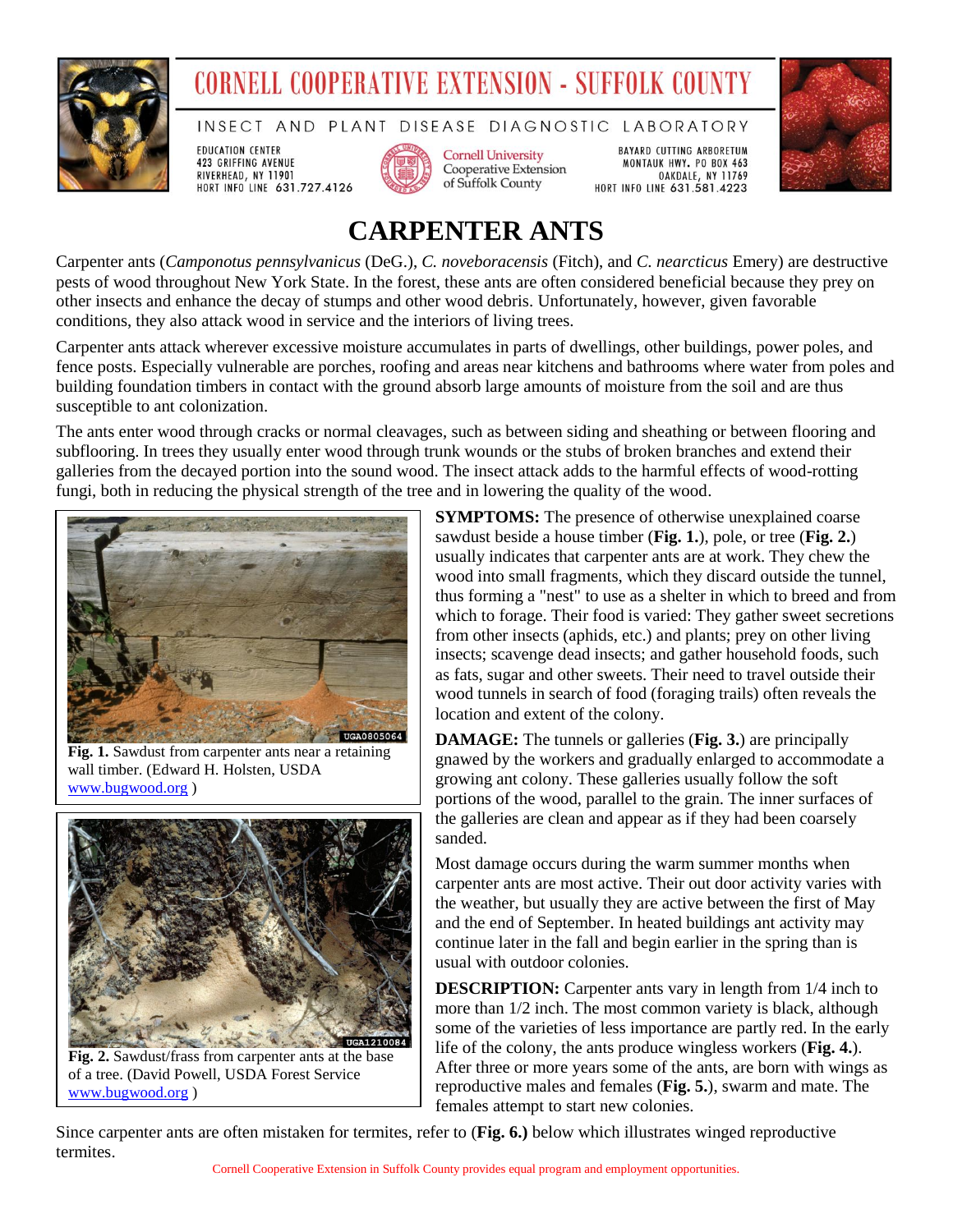

**Fig. 3.** Galleries formed in a timber by carpenter ant workers. (R. Werner, USDA Forest Service [www.bugwood.org](http://www.bugwood.org/) )



**Fig. 4.** Carpenter ant worker. (*Note the attachment of the abdomen to the thorax and compare this with the termites in Figure 6*) (Clemson University, USDA Cooperative Extension Slide Series [www.bugwood.org](http://www.bugwood.org/) )

Termites eat the wood in which they live. For this reason, unlike carpenter ants, termite workers are seldom seen outside their nest tunnels.

**LIFE CYCLE:** Mating takes place in flight during late spring and early summer when winged males and females leave an old colony. The male dies soon after mating and the female, called the queen, locates a nesting place in wood. She then excavates a small chamber in which she secludes herself and lays her first eggs.

When the eggs hatch, the queen nourishes the larvae until they are fully developed. The larvae enter a pupal period within a tan-colored cocoon before becoming adults. Development from egg to adult takes about three months, depending on temperature conditions, during the warmer part of the year.

First-year broods are small, sometimes consisting of only 10 to 20 ants. In following years, colonies often increase to 2,000 to 3,000 ants. It is from these large colonies that winged males and females swarm, mate and start new broods.

**PREVENTION:** In the Northeast, simple and inexpensive measures to keep wood dry will reduce carpenter ant damage in buildings. It is imperative that moisture be minimized by the following measures:

- $\bullet$ Use construction which permits wood to shed water quickly and to dry easily.
- $\bullet$ Avoid placing wood in contact with the ground.
- $\bullet$ Separate wood from concrete or masonry with a waterproofing compound, such as coal tar or asphalt.
- $\bullet$ Provide adequate ventilation in damp areas.
- Provide vapor barriers when insulating outside walls.
- Keep gutters and downspouts clear of debris.
- Inspect regularly to detect and repair leaks in roofing and siding, flashing around chimneys, skylights and gables.
- Also check these danger points: wood porches, steps, columns, corner supports, and wood near "sweaty" plumbing leading to laundry rooms, bathrooms and kitchens where moisture may condense.
- To prevent carpenter ant attacks in living trees, prune carefully to induce rapid healing. Good growing conditions should be maintained.

**CONTROL:** Carpenter ant colonies in houses may be exterminated by properly applying an insecticide in and around the nest according to label instructions. However, the full effectiveness of recommended

insecticides may only be temporary, UNLESS THE SOURCE OF MOISTURE IS AVOIDED OR ELIMINATED. IF NOT, THE WOOD WILL EVENTUALLY BECOME, OR MAY STILL BE, SUSCEPTIBLE TO A NEW ATTACK.

Locating and treating the nesting site cannot be overemphasized. Since these ants prefer to nest in damp or moist wood, check any areas where suspected leaks may exist. The presence of coarse sawdust or crackling sounds as the ants enlarge their tunnels may indicate the nest's location. Observing the ants as they establish foraging trails can also be helpful in locating nesting sites. They simply must leave the nest to obtain their food! The ultimate goal is to destroy the queen.

The presence of a few carpenter ants in homes in the spring does not necessarily mean that the infestation is in the structure. Early in the spring the ants become active as their nests are warmed by sunlight. Their sources of nourishment being scarce at this time of year, ants from nearby outdoor colonies often enter houses in search of food, water and possibly, even a better place to live!